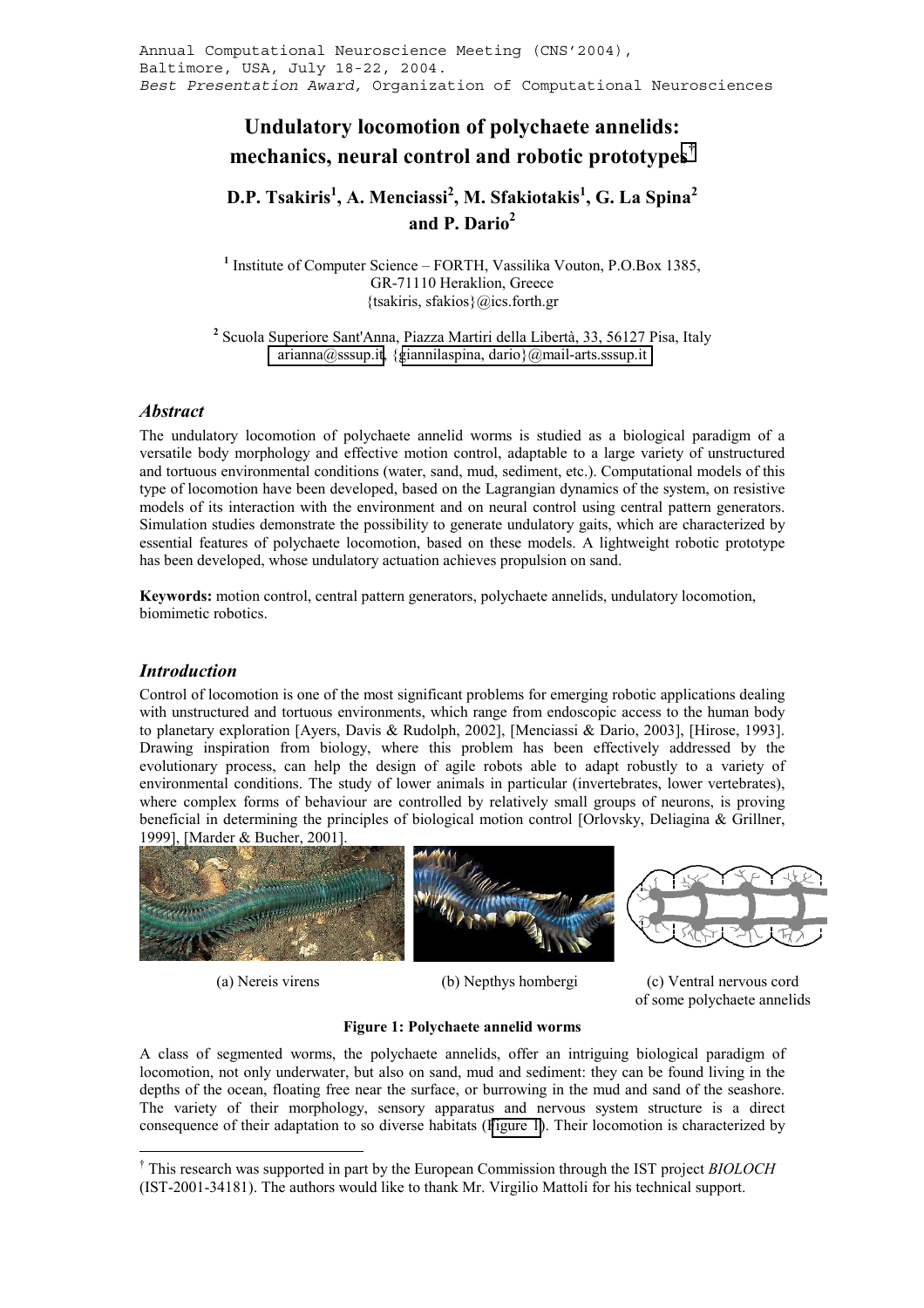<span id="page-1-0"></span>the combination of a unique form of tail-to-head body undulations, with the rowing-like action of the numerous lateral appendages, called parapodia, distributed along their segmented body. Both characteristics provide these worms with distinctive locomotory modes, increasing their terrain traversing capabilities [Gray, 1968], [Brusca & Brusca, 1990] and could benefit, if properly replicated, a robotic system.

The present work reports on the development of computational models of the mechanics and bioinspired motion control of this type of locomotion and demonstrates the possibility to generate polychaete-like undulatory gaits. A reliable experimental platform is necessary to validate and refine these models; therefore, a robotic undulatory prototype has been developed, which is able of locomotion on sand.

# *Models of polychaete locomotion*

Shape undulations are employed for locomotion by various organisms, spanning a wide range of body sizes and environmental habitats, as they perform satisfactorily over a significant range of Reynolds number values [Lighthill, 1975]. Taylor [Taylor, 1952] developed a theory to analyse the undulatory swimming of elongate animals, either with a smooth body (as in the anguilliform locomotion of eels) or with a rough one (as in the case of errant polychaete). In both cases, the body is assumed to be cylindrical in shape, with a small diameter compared to its overall length. The model used is a *resistive* one, whereby the local instantaneous force exerted on a segment of the undulating body depends (usually linearly or quadratically) on the instantaneous velocity of that segment relative to its environment. Such models can be used to simulate crawling over soft land, e.g. the terrestrial locomotion of snakes, and motion in fluids, e.g. anguilliform eel swimming. The lateral components of the segment frictional forces combine to yield a lateral force that generates sideways thrust, which tends to produce yaw. However, if we consider the whole organism, sideways forces are cancelled out, if an integer number of propulsive waves is present on the body. The components of the force along the direction of motion yield a net propulsive force when integrated along the body. The direction of motion depends on the relative size of the friction coefficients. For smooth animals (e.g. eel), the tangential friction coefficient is very small, rendering the tangential thrust contribution negligible. In this case, the animal achieves forward propulsion if the direction of the propulsive shape wave is from head to tail and can propel itself backwards by reversing the direction of the wave. Conversely, if the animal body is not smooth, as is the case with most errant polychaete (due to the laterally projecting parapodia), the tangential friction coefficient may be greater than the normal one and forward propulsion is achieved by a tail-to-head wave.



(a) Model of a 7-link undulatory mechanism with parapodia (b) Shape undulations and

parapodia movements

#### **Figure 2: Model of an undulatory mechanism with parapodia**

The polychaete and its locomotion are studied via computational models of planar undulatory mechanisms. Undulatory gaits, both for smooth- and for rough-body mechanisms, have been obtained, and related extensive parametric studies have been performed, on an especially-developed simulation environment, which is based on the Matlab/Simulink suite and on its SimMechanics toolbox. Figure 2 shows such a mechanism composed of a kinematic chain of 7 rigid links emulating the polychaete segments and 12 rigid links emulating the parapodia. Each of the joint angles is actuated independently.

The equations of motion of the system are obtained from its Lagrangian dynamics, with the kinetic energy used as the Lagrangian, after the reduction process described in [Bloch, Krishnaprasad, Marsden & Murray, 1996], [Krishnaprasad & Tsakiris, 2001], [Ostrowski & Burdick, 1998], [Cortes,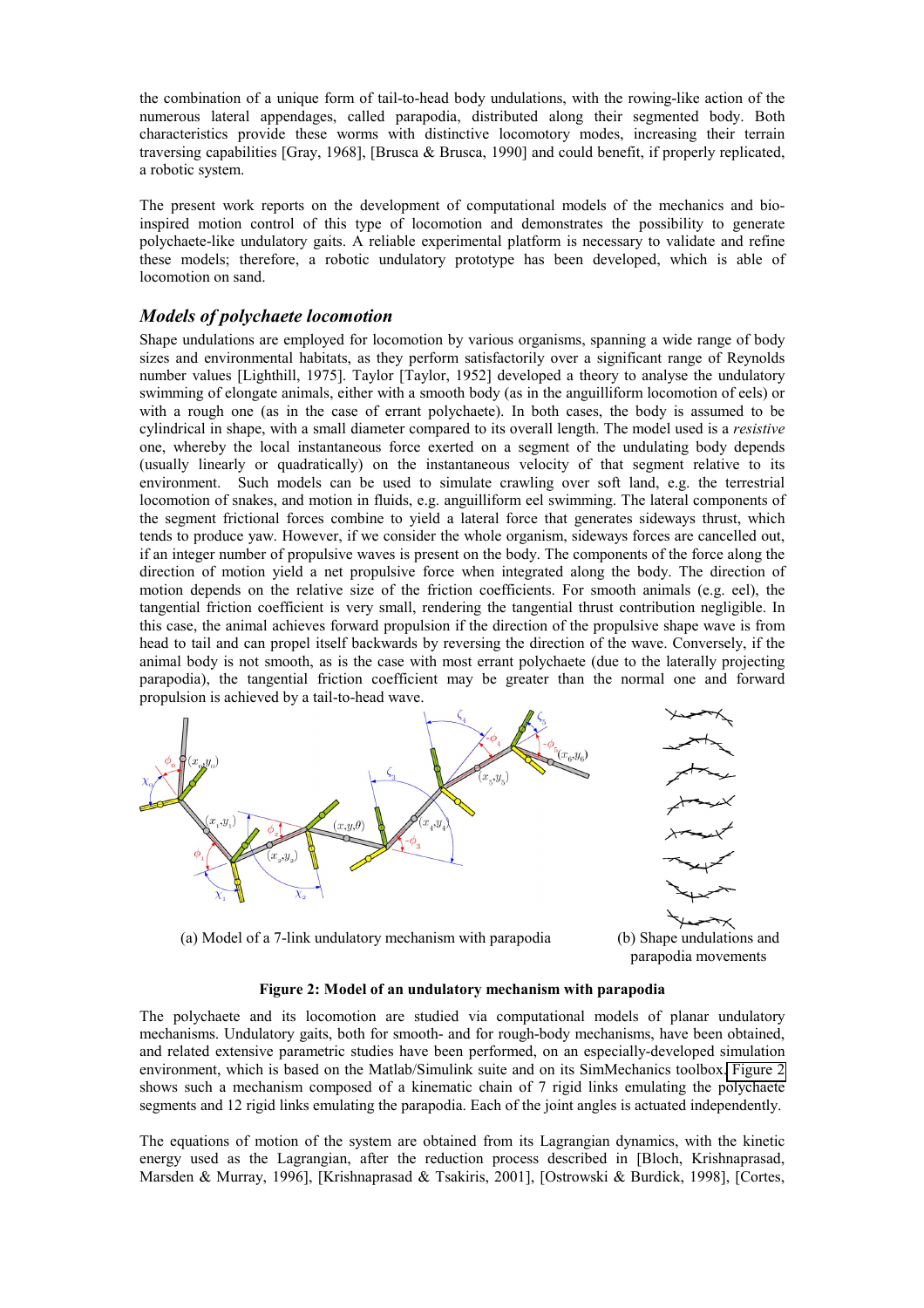Martinez, Ostrowski & McIsaac, 2001]. This reduction is based on the invariance of the system to changes in inertial position and orientation. The position and orientation of the central segment on the plane, with respect to an inertial frame, is an element *g* of the Special Euclidean group SE(2) of rigid motions on the plane. The corresponding element *ξ* of the Lie algebra *se*(2) of SE(2), defined as  $\zeta = g^{-1} \dot{g}$ , is the body velocity. The segment joint angles  $\varphi_i$  and the parapodia link angles  $\chi_i$  and  $\zeta_i$ , constitute the system's shape variable vector *r* and are its control inputs. The equations of motion are then obtained in a body-fixed frame as:

$$
\xi = -\mathbf{A}(r)\dot{\mathbf{r}} + \mathbf{I}^{-1}(r)p \quad , \qquad \dot{p} = \begin{pmatrix} \xi_3 p_2 \\ -\xi_3 p_1 \\ \xi_2 p_1 - \xi_1 p_2 \end{pmatrix} + \tau_{\rm T} + \tau_{\rm N} \; ,
$$

where p is the body momentum, while  $\tau_T$  and  $\tau_N$  are the externally applied body forces obtained from the force model used, and originating from the tangential and normal component of each link's motion respectively. The matrix  $A(r)$  is the local form of the mechanical connection, which is only a function of the shape *r*. The locked inertia tensor *I(r)* describes the total inertia of the system when all joints are frozen at shape configuration *r*. The scheme obtained by the reduction process is computationally efficient and well suited to controller development. Extension to a larger number of links is straightforward, but quite involved.

Direct implementation of various undulatory locomotion gaits can be achieved if a wave of joint activation is propagated along the mechanism, e.g. one generated by setting  $\varphi_i$  (t) = A sin(2 $\pi f t + i \varphi_{la}$ ) *− ψ*, *i*=0,..,5, where A is the maximum angular deflection for each joint and φ<sub>lag</sub> is the phase offset in the oscillatory motions between successive joints. The angular offset ψ provides a mechanism for steering the mechanism, and is set to  $\psi = 0$  for propulsion along a straight line. Varying the joint angle amplitude A affects the wavelength and velocity of the travelling wave. Forward, turning, in-placerotation and parallel-parking-like gaits were produced in simulation and studied parametrically. Closedloop control schemes have been developed, based on the decoupled control of the mechanism's orientation and heading speed. In errant polychaete worms, the roughness of the body is due to the laterally extending parapodia, which can also play an active role in locomotion. Gaits involving the parapodial links of the undulatory mechanism demonstrate the increased manoeuvrability possible in this case. Following biological observations, the movement of the parapodial links is timed so that their power stroke occurs when they are at the crest of the body wave ([Figure 2\(b](#page-1-0))) [Gray, 1968].

## *Neural Control*

Evidence exists that annelid undulatory locomotion is based on Central Pattern Generators (CPGs), both for polychaete annelids [Lawry, 1970] and for hirudinidae annelids (medicinal leech) [Eisenhart, Cacciatore & Kristan, 2000], [Orlovsky, Deliagina & Grillner, 1999]. The CPGs are neuronal circuits able to produce rhythmic motor patterns in an organism (swimming, flying, breathing, etc.), even in the absence of sensory input or input from higher cognitive elements. The behavior of these networks depends both on the intrinsic properties of the neurons that form the network and on the properties of the synapses among them (connectivity, strength, etc.). In order to produce rhythmic motor patterns, the CPG network uses pre-motor interneurons to produce the oscillations and to drive motoneurons, which provide input to the muscles generating the rhythmic pattern. Input from sensors and from higher cognitive elements modulate the rhythmic activity of the CPG: they alter the synaptic strength and intrinsic properties of the CPG's neurons, thus affecting the timing characteristics of the CPG [Marder & Bucher, 2001]. From an engineering viewpoint, interest in biologically-inspired locomotion controllers based on CPGs stems, not only from their elegance, but also from their advantages over classical centralized approaches, like their potential to lead to distributed, thus fault-tolerant and robust, motion control architectures [Krishnaprasad, 1997], [Beer & Chiel, 2003] and to computationally efficient, fast and compact VLSI implementations [Lewis et al., 2003].

Inspired by models of the CPG which control the undulatory swimming of the lamprey [Carling, Bowtell & Williams, 1994]**,** [Ekeberg, 1993], [Orlovsky, Deliagina & Grillner, 1999], [Ijspeert, 2001], we developed connectionist models of the polychaete CPG, able to produce the undulatory patterns necessary for its locomotion. This involves modelling the following components of the CPG: the neurons that constitute the CPG, the segmental oscillator activating each segment of the polychaete, the connectivity of the segmental oscillators (intersegmental connectivity), which gives rise to the travelling wave of motoneuron activation, and, finally, the activation of the polychaete segment joints by the CPG motoneurons via antagonistic muscles. This neural control architecture is interfaced to the computational models of the system's mechanics, described earlier. As a first step, we considered the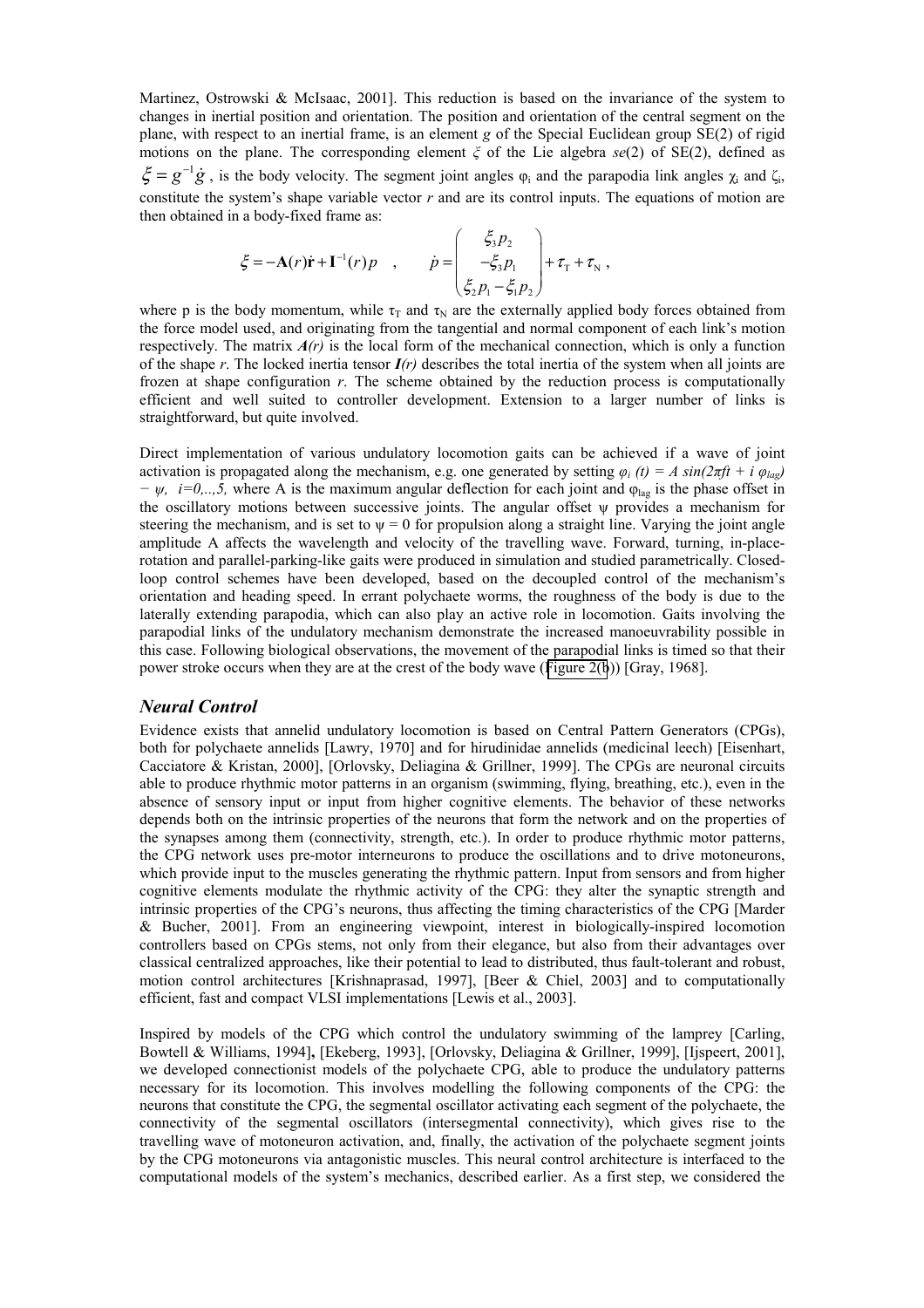<span id="page-3-0"></span>basic undulatory mechanism, without parapodial links, which we termed the *polychaete body CPG*. The goal of the CPG is to produce the tail-to-head wave of muscle activation, which is characteristic of polychaete locomotion (compare this to the head-to-tail wave of the lamprey).

Each neuron of the CPG is modelled as a leaky integrator and is considered to encapsulate the effect of a whole population of functionally similar neurons in the biological CPG. Each segmental oscillator considered in our computational model is composed of two symmetrical sub-networks (denoted as left and right in Figure  $3(c)$ ), which create oscillations through mutual inhibition ("half-center oscillator"). With reference to the same figure, neuron units A, B and C represent three different types of interneurons, while M represents the motoneurons. Each sub-network receives a separate tonic (i.e. non-oscillating) input from the brainstem, denoted as BS-L and BS-R. The appropriate interconnection of the segmental oscillators gives rise to the polychaete body CPG, which is able to generate a wave of joint activation and generate the desired undulatory gaits. We consider both nearest-neighbour-type connections among segmental oscillators (as shown in Figure 3(c)) and more complicated connectivity patterns. Although the former give rise to relatively simple architectures, they are known for their poor transient properties, which can be improved when connections among more distant segments are considered [Kopell & Ermentrout, 2003]. Notice that this motion control architecture parallels the ladder-like organization of the ventral nervous cord of some polychaete species [\(Figure 1\(](#page-0-0)c)) [Brusca  $\&$ Brusca, 1990]. The torque applied to the body joints is determined by the outputs of the corresponding motoneurons, activating the antagonistic lateral muscles on the left and right side of the body. A springand-damper model is adopted for the muscle; then, the torque acting on the joint depends on the



(a) Forward gait: trajectory of the tail link of the polychaete model



(c) Intersegmental connectivity of the polychaete body CPG



(b) Combination of forward and turning gaits: trajectory of the tail link of the polychaete model



(d) Combination of forward and turning gaits: Motoneuron outputs of all segmental oscillators of the body CPG which control joints.

### **Figure 3: Polychaete model: CPG-based control generates forward and turning undulatory gaits by varying the tonic input**

A series of simulations was performed to determine the capability of the developed neural architecture to generate polychaete-like locomotion gaits for the undulatory mechanism by a body CPG composed of 20 to 40 segmental oscillators. When equal tonic input is applied to both sides of the polychaete body CPG, the forward gait of the polychaete is obtained (Figure 3(a) shows the trajectory of the tail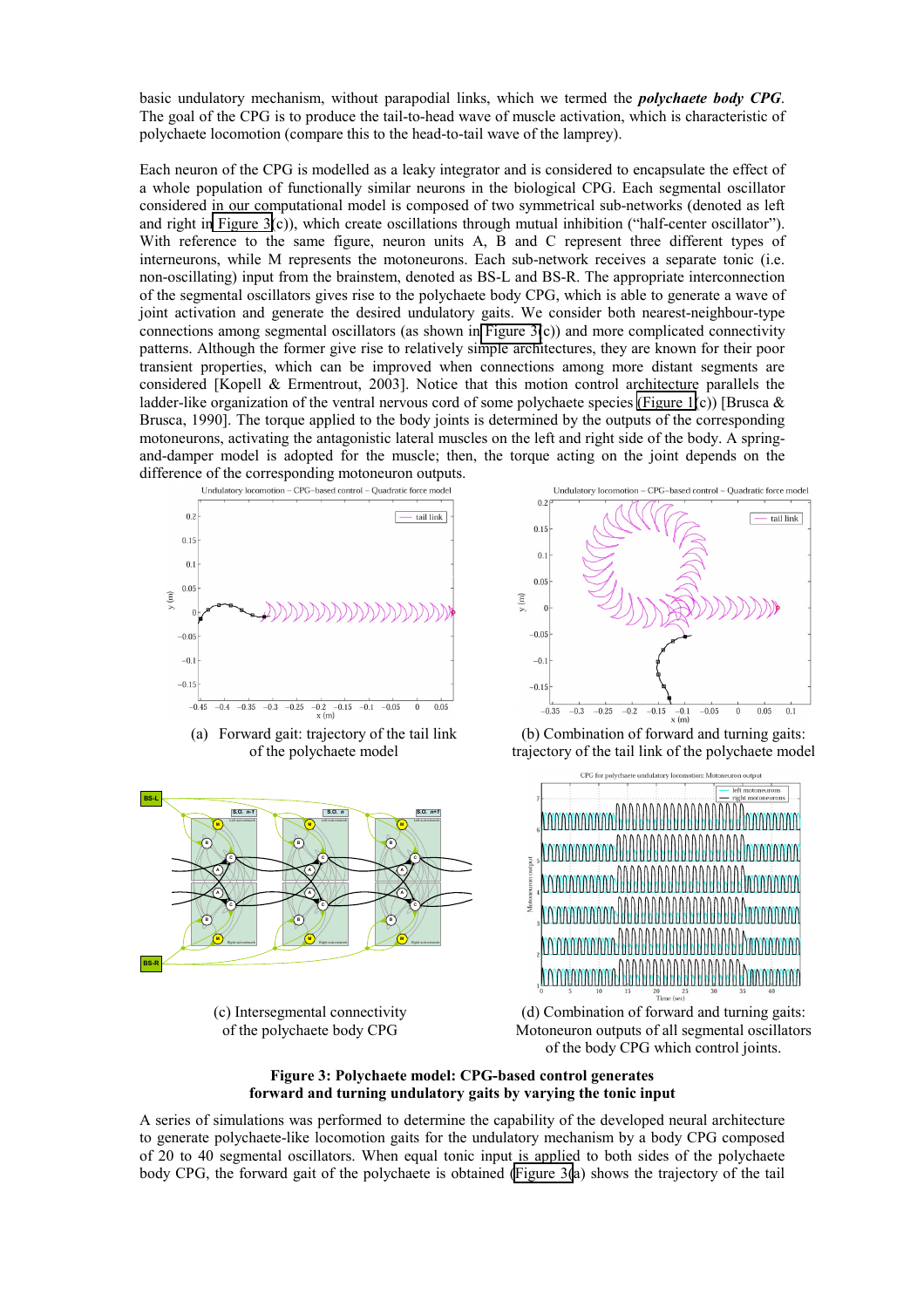link). When the tonic input is varied, combinations of forward and turning gaits are obtained ([Figure](#page-3-0)  [3](#page-3-0)(b)). [Figure 3\(](#page-3-0)d) shows all the motoneuron outputs of the body CPG, which activate the joint angles. The transitions from forward gait (motoneuron outputs have the same amplitude) to turning gait (motoneuron outputs have different amplitudes) and vice-versa are evident.

# *Experiments with robotic prototypes*

A robotic prototype of a polychaete annelid, based on the computational models presented earlier, was developed (Figure 4). The main features of the eight-segment lightweight undulatory mechanism are as follows:

- Each one of the eight segments is made out of *DELRIN* and the segments are interconnected by links made out of aluminium;
- The seven rotary degrees of freedom are actuated by *HITECH HS-81 micro-servo* motors. Each motor possesses an analog encoder (in order to find the starting zero position) and an integrated gear reduction system. Three wires are provided for each motor: two for the power supply, and the last for the control signal. The latter is a square wave of 50 Hz, which produces a sinusoidal variation of the joint angle;
- The control is based on a PIC 18F252 microcontroller with a LABVIEW interface through a serial bus: the frequency, amplitude and yaw of the joint sinusoidal variation can be altered in real time (the typical variation of the joint angle is  $+/-30^{\circ}$  and the typical joint oscillation frequency is 2 Hz);
- The total weight of the prototype is  $336$  g;



(a) Polychaete robotic prototype (b) Segment contact modules



equipped with PET blades

## **Figure 4: Polychaete robotic prototype**

The bottom part of each segment is in contact with the substrate and is used to impose different friction conditions, leading to various locomotion strategies. We call this component the Segment Contact Module (SCM). Currently we have developed two types of SCM, one made of a single block of polyurethane with a jagged edge at the bottom and another made of two flexible plastic blades (PET material) fixed at the bottom of the module (Figure 4(b)).



**Figure 5: Polychaete robotic prototype moving on sand** 

The polychaete prototype moving on sand with an undulatory forward gait is shown in Figure 5. It is equipped with the PET blades, for which the frictional forces of a single segment on the sand are 0.329 N in the tangential direction and 0.479 N in the normal one. The grooves on the sand, traced by the moving segments of the mechanism, are very similar to the link trajectories in [Figure 3\(a](#page-3-0)).